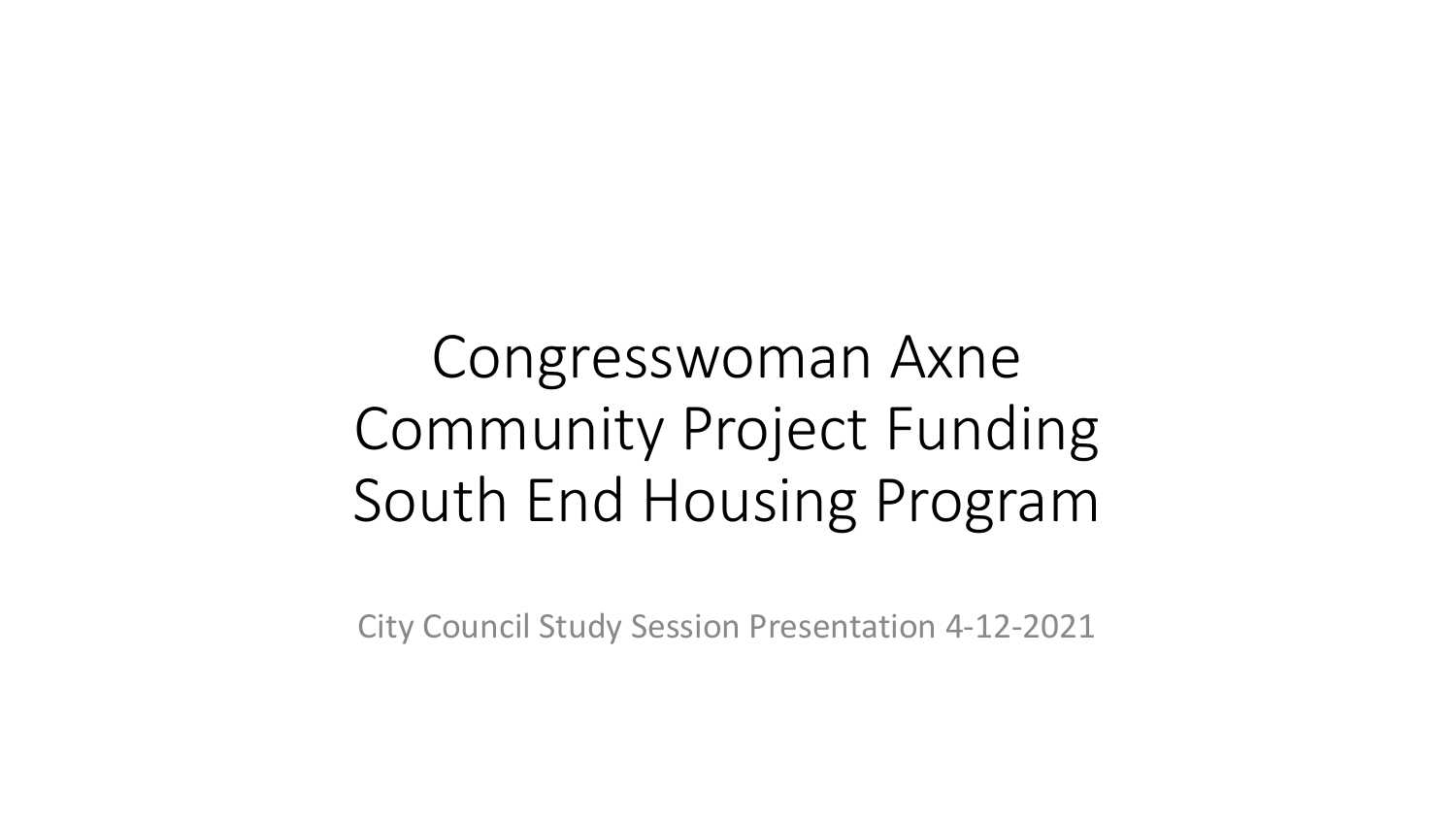# Funding Overview

- Call for applications within Congresswoman Cindy Axne's 3rd Congressional District
- Expected funding source: FY2022 Budget
- Expected to award 10 projects within Congressional District
- Application Due April 16th
- Funds must be spent within 1 year

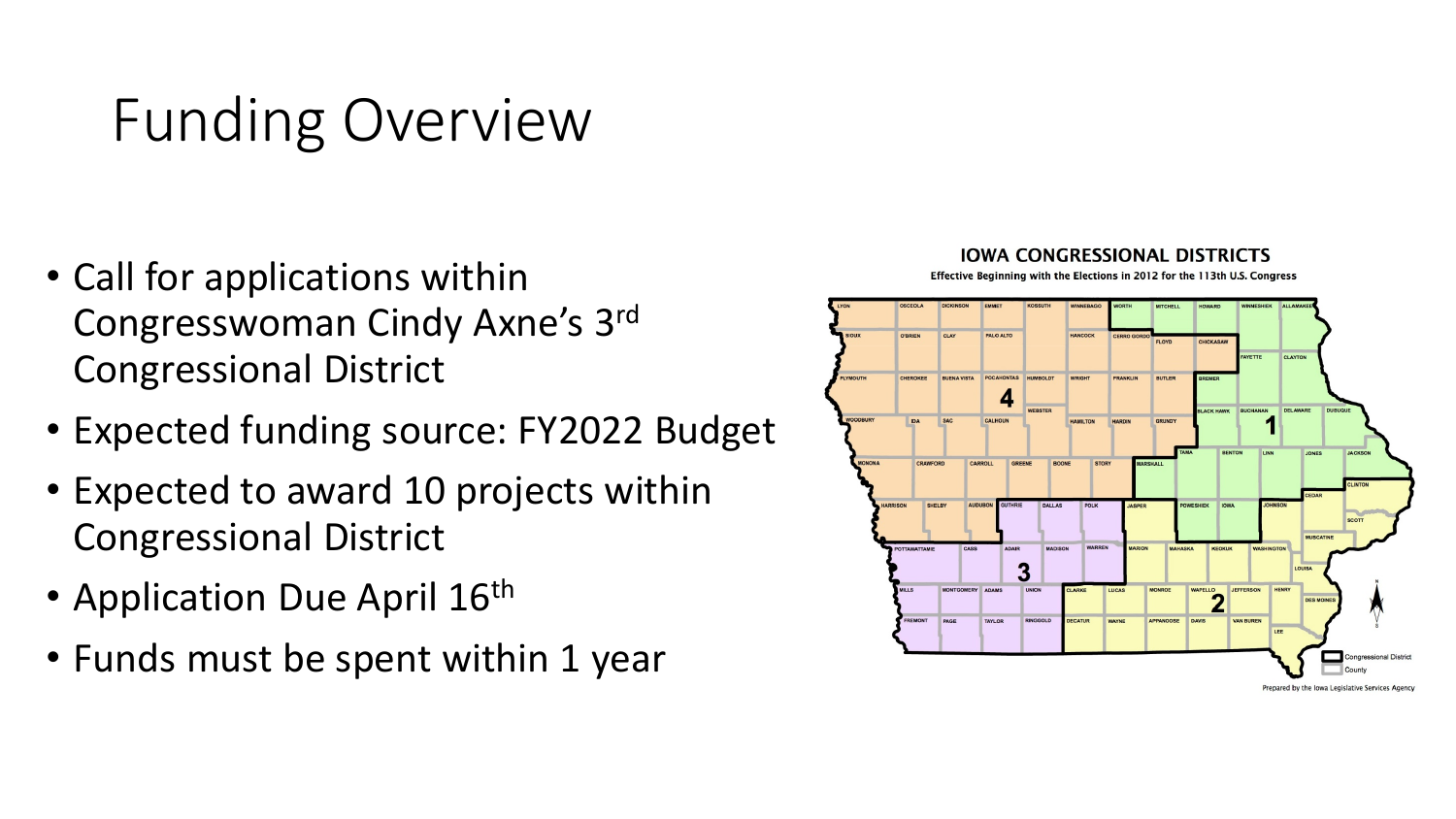# Housing Need – Pott County

#### **Median Sales Price - Single-Family Detached**



| <b>Key Metrics</b>            | <b>Feb 2020</b> | <b>Feb 2021</b> | % Change |
|-------------------------------|-----------------|-----------------|----------|
| <b>New Listings</b>           | 187             | 156             | $-16.6%$ |
| Days on<br><b>Market</b>      | 33              | 23              | $-30.3%$ |
| Median<br><b>Sales Price</b>  | \$145,900       | \$146,700       | $+0.5%$  |
| Average<br><b>Sales Price</b> | \$180,116       | \$193,531       | $+7.4%$  |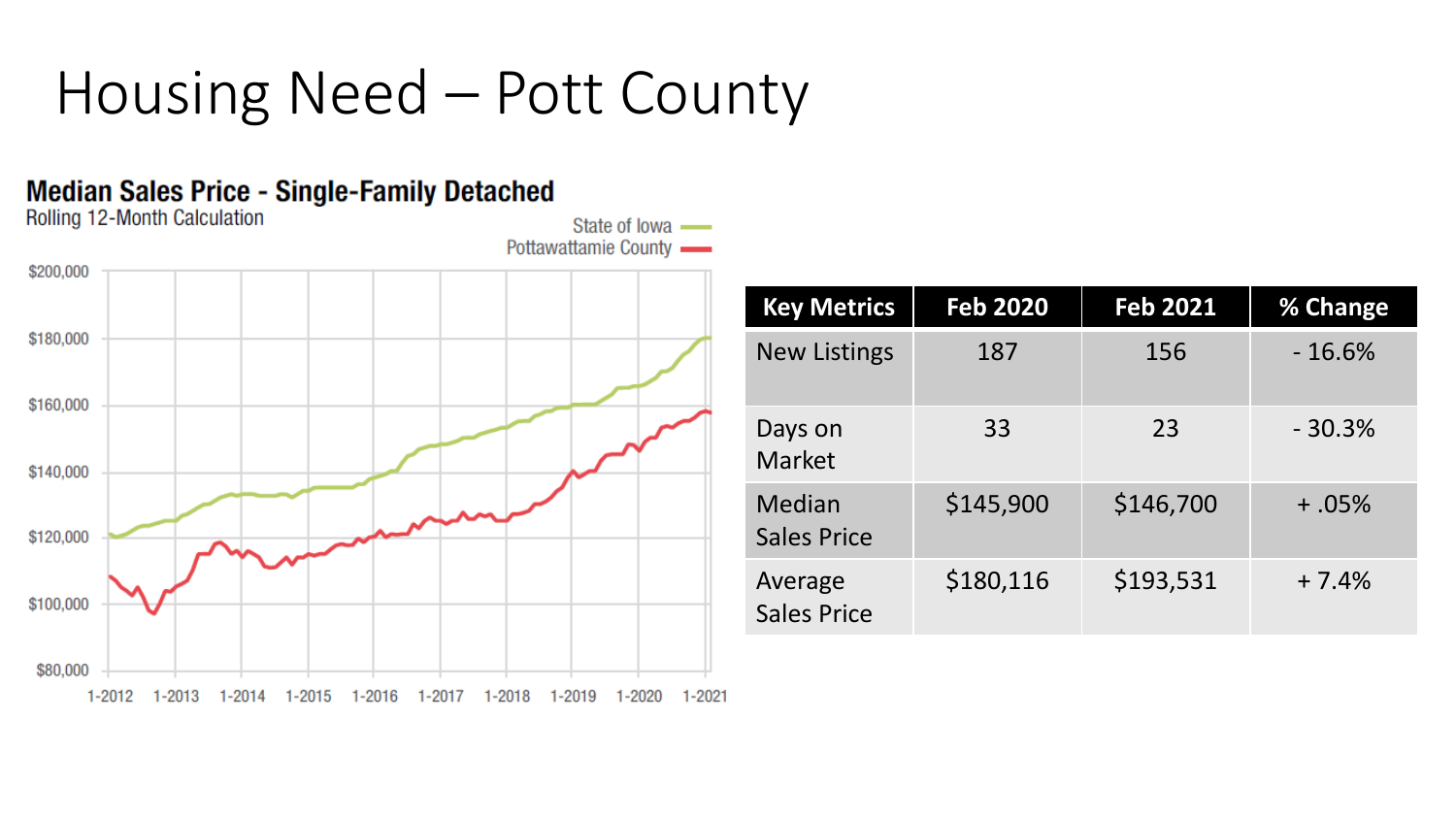#### Housing Need – Council Bluffs

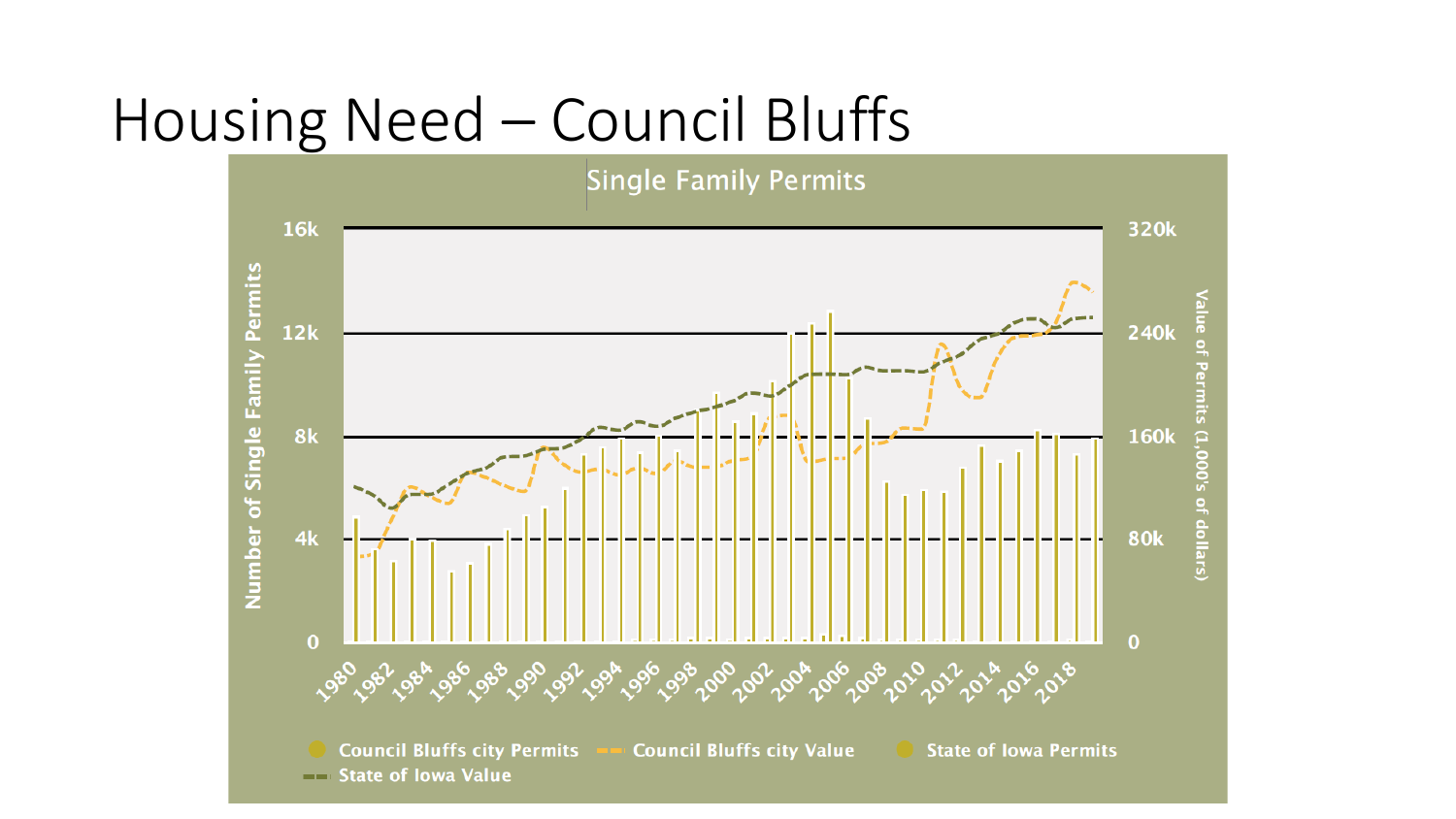#### South End Housing Development Program

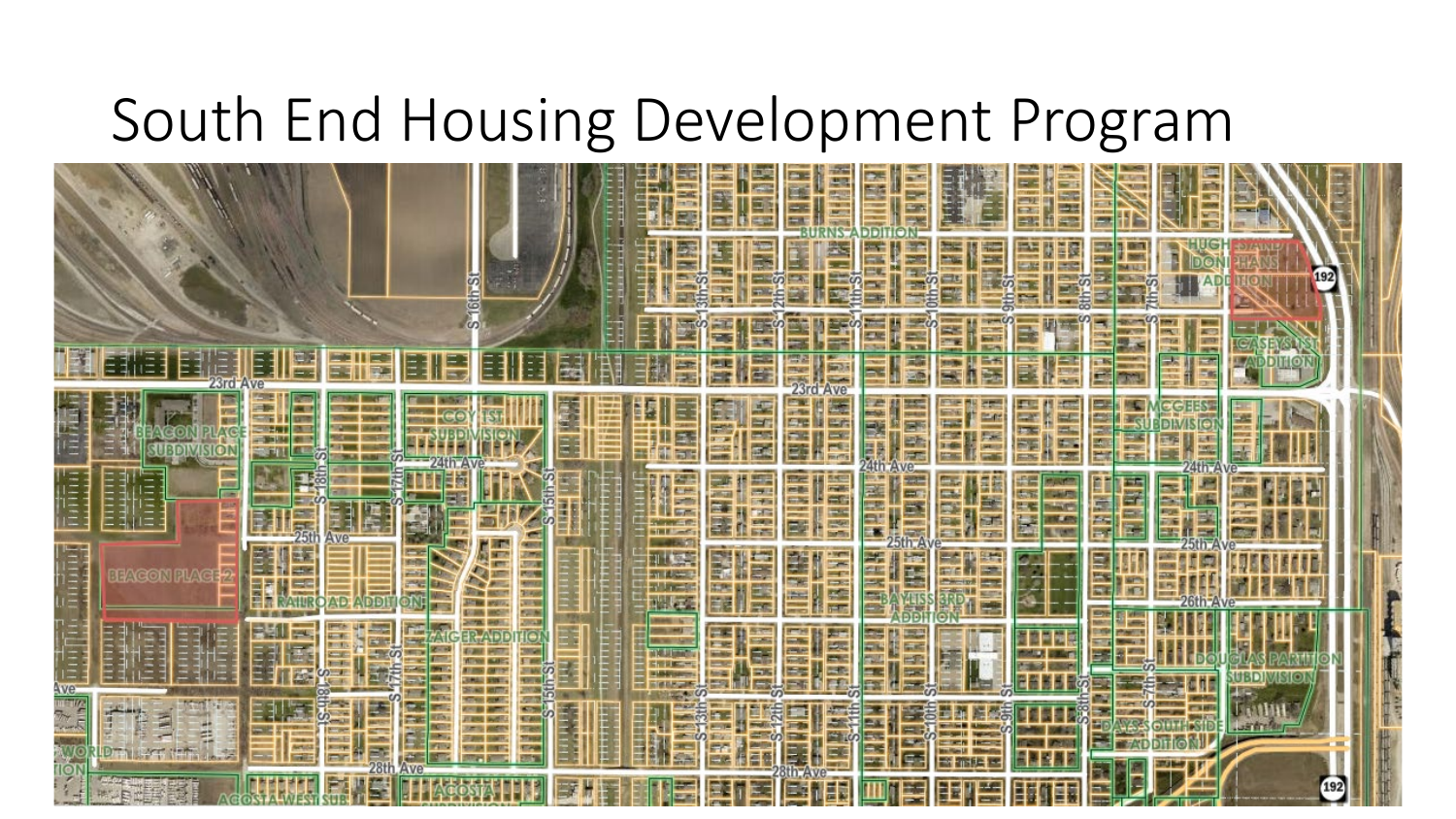# Site  $1:21^{st}-23^{rd}$  Ave and the South Expressway

- City-owned property acquired in 2011 with CDBG and NSP funding
- 2 failed projects due to high cost of infrastructure
- Proposed project will complete needed infrastructure to prepare site for redevelopment through an RFP process
- Expected 75-100 units with at least 51% available to households at or below 80% MFI
- Completed Work
	- Reconstruct  $21^{st}$  Ave to current city standards
	- Acquire 522 22<sup>nd</sup> Ave to square parcel
	- Raise site 3ft with 20,000 cubic yards of fill dirt.

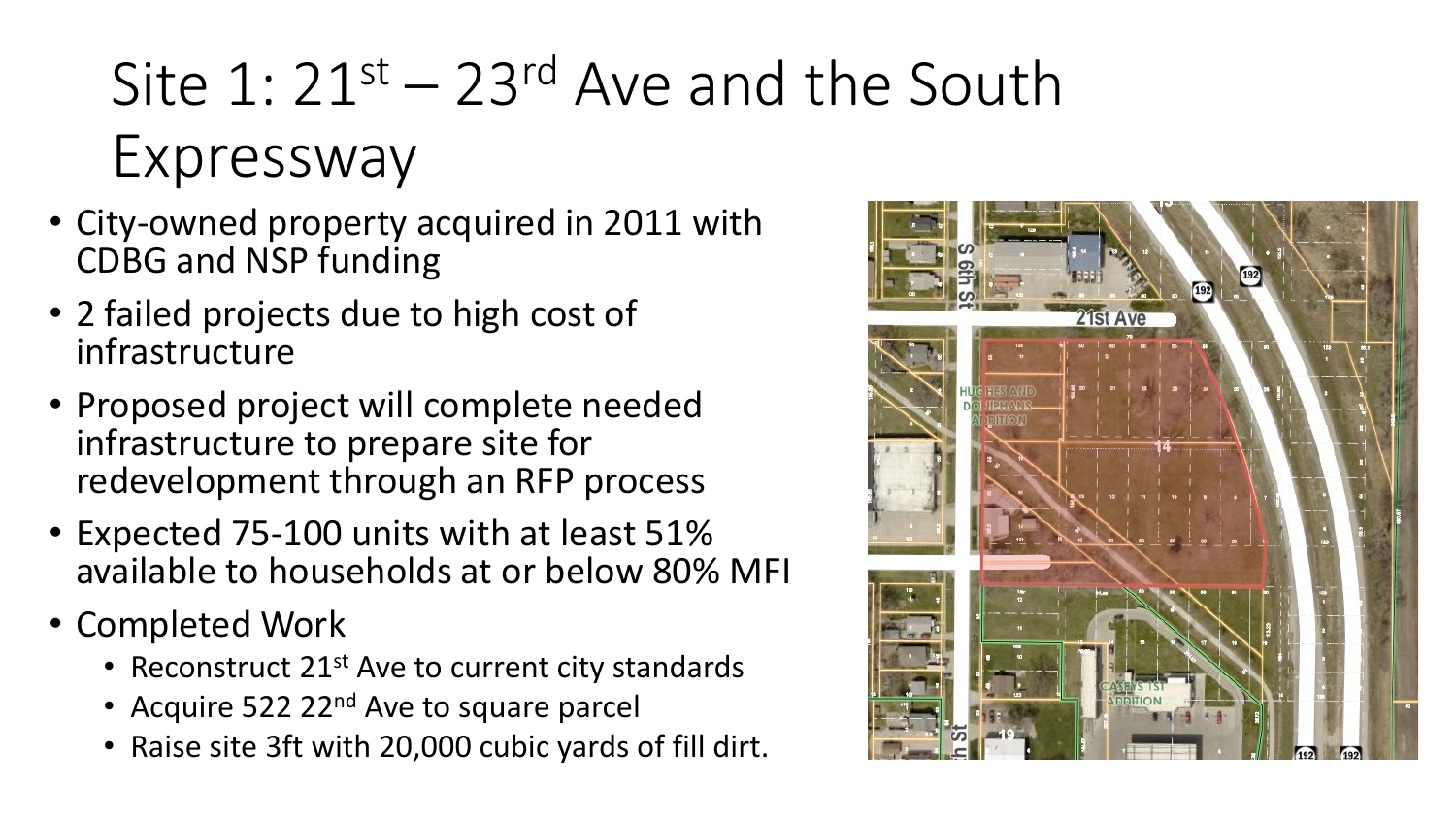# Site 2: S 19<sup>th</sup> Street from 25<sup>th</sup> to 26<sup>th</sup> Ave

- Parcel owned by NeighborWorks Home Solutions
- City has planned to use CIP and CDBG funds to construct extension between 25th and 26th Ave but project delays have required funds be reallocated.
- NWHS is still working on financing for at least a 29-unit subdivision within parcel but now unable to utilize other city funding for road extension
- Proposed project will complete street and utility extensions from 25<sup>th</sup> to 26<sup>th</sup> Ave as well as intersections to accommodate a housing development on adjacent site.

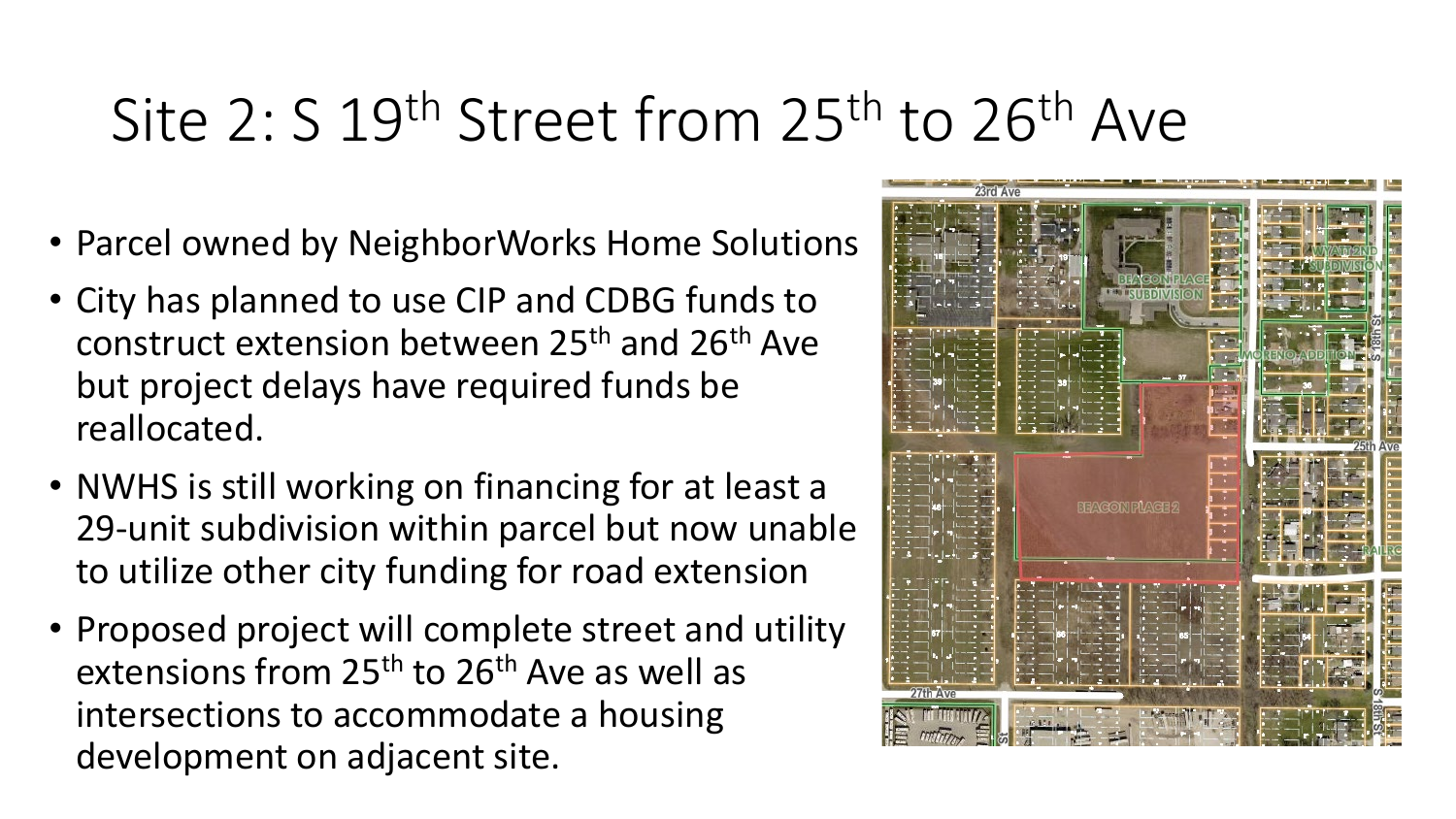# Project costs

|                            | Site 1                   | Site 2            |                           |
|----------------------------|--------------------------|-------------------|---------------------------|
|                            | 21st Avenue              | South 19th Street | Proposed<br>Program Total |
|                            |                          |                   |                           |
| Acquisition                | 250,000.00               |                   | 250,000.00                |
|                            |                          |                   |                           |
| <b>Site Restoration</b>    | 405,174.00               |                   | 405,174.00                |
|                            |                          |                   |                           |
| Road Extension/Improvement | 249,162.43               | 404,833.22        | 653,995.65                |
|                            |                          |                   |                           |
| <b>Water Extension</b>     | $\overline{\phantom{a}}$ | 71,568.00         | 71,568.00                 |
|                            |                          |                   |                           |
| <b>TOTAL</b>               | \$904,336.43             | \$476,401.22      | \$1,380,737.65            |